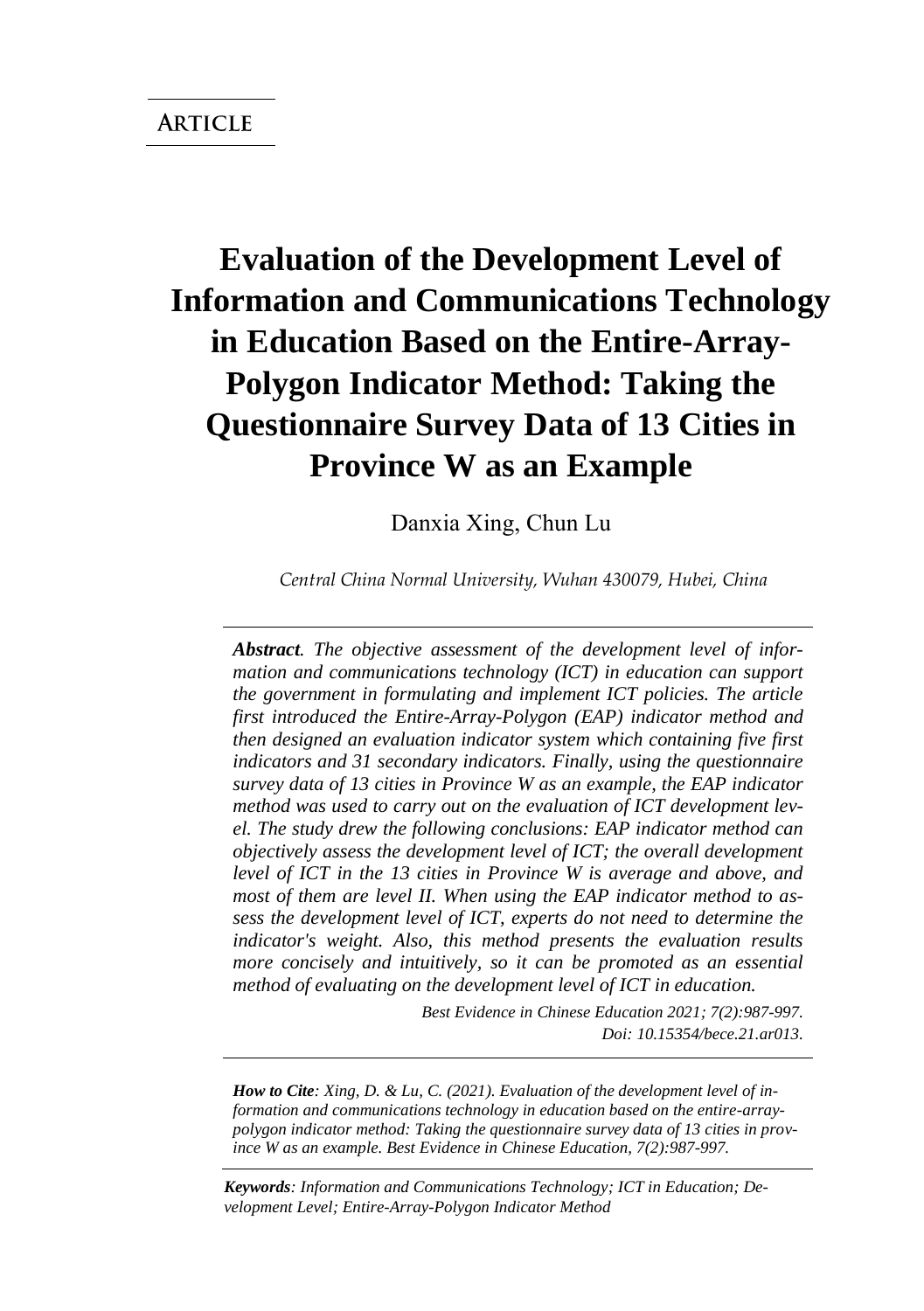© 2021 Insights Publisher. All rights reserved.

*About the Authors: Danxia Xing, Ph.D. candidate, National Engineering Research Center for E-Learning, Central China Normal University, Wuhan 430079, Hubei, China. Email: xingdanxia613@163.com.* 

*Correspondence to: Chun Lu, Associate Professor, Educational Informationization Strategy Research Base Ministry of Education, Central China Normal University, Wuhan 430079, Hubei, China. Email: luchun\_et@163.com.* 

*Funding: This work was supported by the National Educational Science "13th Five-Year Plan" key project "Artificial Intelligence and Future Education Development Research" (project number: ACA190006). Conflict of Interests: None.* 

Creative Commons Non Commercial CC BY-NC: This article is distributed under the terms of the Crea- $\circledcirc$   $\circledcirc$ tive Commons Attribution-NonCommercial 4.0 License (http://www.creativecommons.org/licenses/bync/4.0/) which permits non-commercial use, reproduction and distribution of the work without further permission provided the original work is attributed by the Insights Publisher.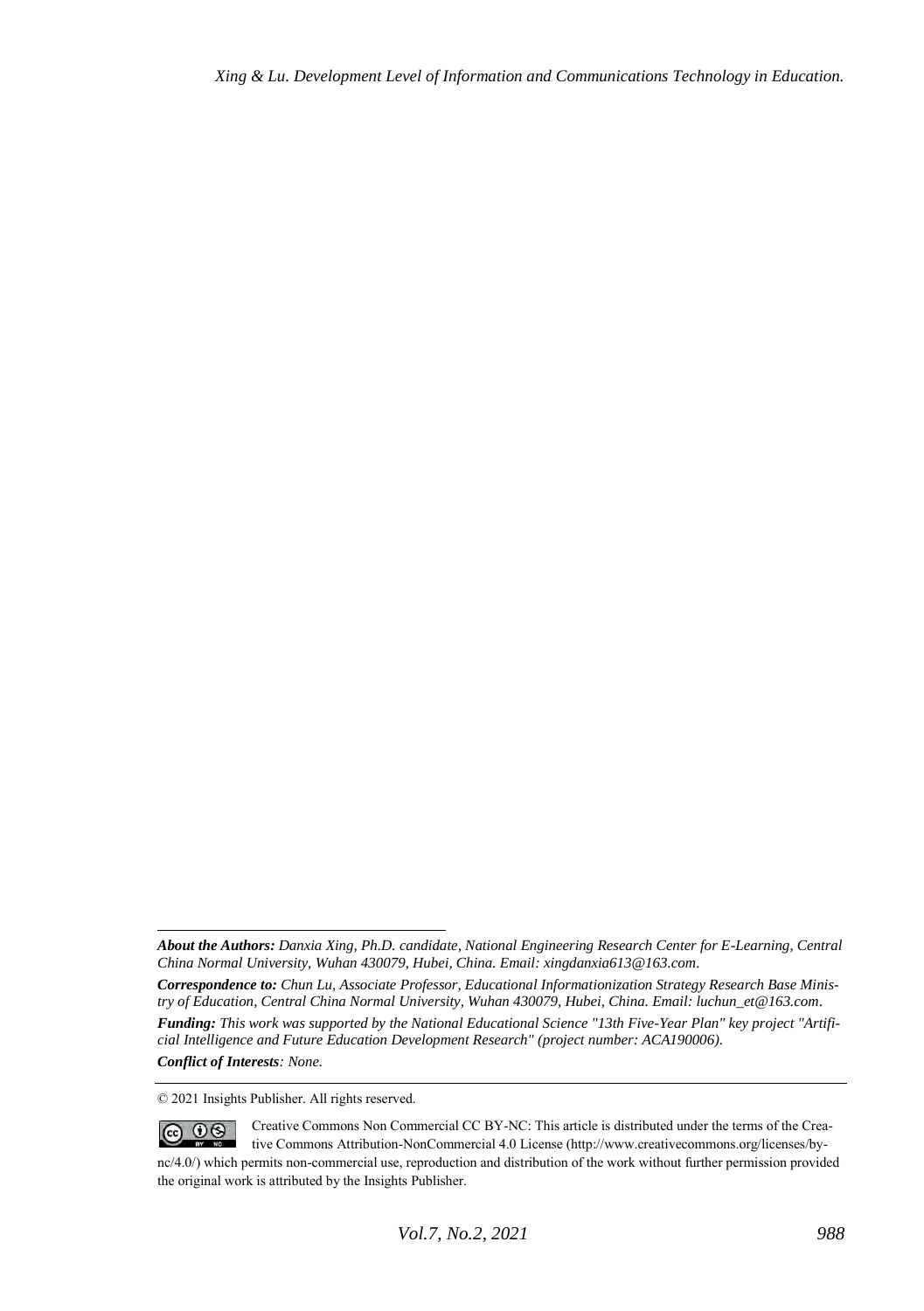## **Introduction**

HE evaluation of ICT is an important of the development of ICT in Education, runs through the entire its construction process and is an essential guarantee for its healthy and orderly development (Xu et al., 2018). Through the evaluation, THE evaluation of ICT is an important of the development of ICT in Education, runs through the entire its construction process and is an essential guarantee for its healthy and orderly development (Xu et al., 2018). Throug lems in the process can be found, which provides a basis for its formulation of the next stage of planning and resource allocation (Wu et al., 2017). The evaluation of its development level is a multi-attribute comprehensive assessment. Its purpose is to assess the status quo of ICT development, clarify development needs, and provide a basis for developing development plans or goals for the next stage. The evaluation process is complicated, and the objects involve educational administrative departments, schools, teachers, and students (Wu et al., 2018).

The main methods for its evaluating on the development level include the Analytic Hierarchy Process and the Delphi method (Lv & Ke, 2020; Yin et al., 2020). However, in using these methods to evaluate on its development level, the determination of indicator weights is subjectively arbitrary, which leads to deviations between the evaluation results and the actual situation. This study introduces the EAP indicator method into the ICT development level evaluation in response to the above problems.

Entire-array-polygon (EAP) indicator method is an objective, comprehensive evaluation method. There is no need to subjectively determine each indicator's weight value in the evaluation process, which can reduce subjective factors' influence on the evaluation results and make the evaluation results more objective and accurate (Wu et al., 2005). Also, this method presents the evaluation results more concisely and intuitively. There are both single index value and comprehensive index value, which is convenient to reflect the evaluation object's comprehensive status objectively. This study uses the questionnaire survey data of 13 cities in Province W as an example and uses this method to evaluate the development level of ICT. It is expected to reference Province W's relevant departments to formulate ICT development plans or goals.

## **EAP Indicator Method**

The EAP indicator method is a comprehensive evaluation of the object evaluated based on the relationship between the upper limit, critical value, and lower limit of the evaluation index value. And then realize the vertical and horizontal comparison of the same index or dimension (Kosajan et al., 2018). The basic idea is as follows: Suppose there are a total of n indicators (standardized values), and use the upper limit value of these indicators as the radius to construct a central n-sided polygon whose vertices are a full array of n indicators connected end to end. There are a total of n indicators that can form (n-1)!/2 irregular central n-sided polygons. The comprehensive index is defined as the ratio of the mean value of the area of all irregular polygons to the area of the central polygon.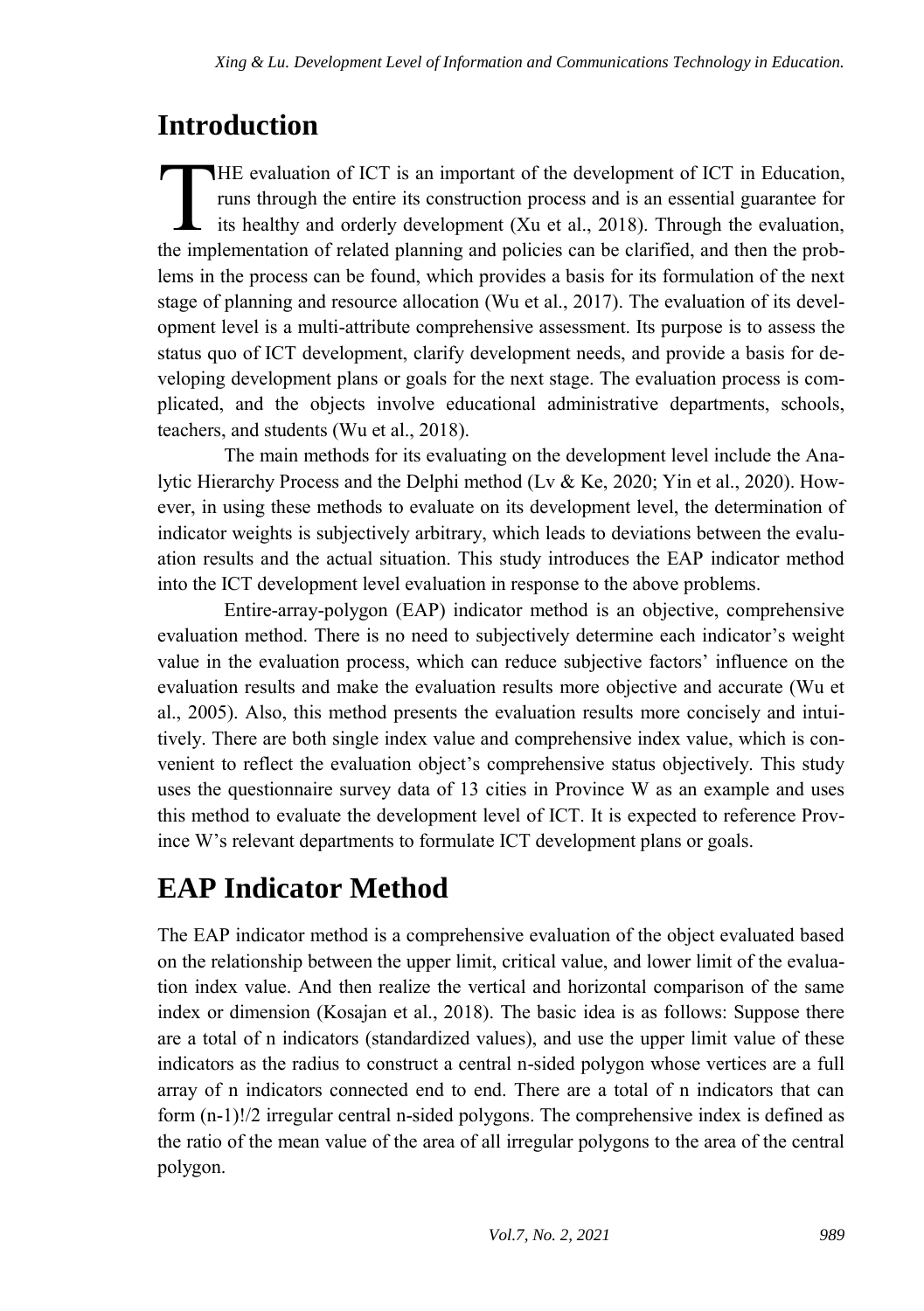### Standardization of Indicators

The standardization of the indicators can be realized by the hyperbolic function  $f(x)$ , as shown in formula (1). Among them, a, b, and c are the parameters of  $f(x)$ .

$$
f(x) = \frac{a(x+b)}{x+c}, a \neq b, x \ge 0
$$
 (1)

According to the above conditions, the hyperbolic standardized function  $F(x)$ can be obtained, as shown in formula (2). Among them, U represents the upper limit of indicator x, L represents the lower limit of indicator x, T represents the critical value of indicator x (usually the mean value),  $F(x)$  satisfies  $F(L) = -1$ ,  $F(T) = 0$ ,  $F(U) = 1$ .  $F(x)$ maps the index value between L-U to between -1 and 1. The growth rate after the mapping has changed: when it is lower than the critical value, the standardized growth rate gradually decreases; when it is higher than the critical value, the standardized growth rate gradually increases.

$$
F(x)=\tfrac{(x+b)(x-T)}{(U+L-2T)x+UT+LT-2UL}, a\neq 0, x\geq 0 \qquad \qquad (2)
$$

According to the EAP indicator method's basic idea, each indicator needs to be standardized before calculating the comprehensive index. The standardization process of indicator xi is shown in formula (3).  $S_i$  is a standardized value of the indicator, and  $U_i$ ,  $L_i$ , and  $T_i$  are the maximum, minimum, and average values of the indicator  $x_i$ , respectively.

$$
S_i = \frac{(U_i - L_i)(x_i - T_i)}{(U_i + L_i - 2T_i)x_i + (U_i + L_i)T_i - 2U_iL_i}
$$
(3)

### Comprehensive Index Calculation

After the indicators are standardized, the total index S value can be calculated by the formula (4). S<sub>i</sub> is the i-th indicator value, S<sub>j</sub> is the j-th indicator value ( $i \neq j$ ), and n is the number of indicators. According to the basic idea of the EAP indicator method, S's value is between [0, 1], and the larger the value of S, the better.

$$
S = \frac{\sum_{i \neq j}^{i,j} (S_i + 1)(S_j + 1)}{2n(n-1)} \tag{4}
$$

Based on the EAP indicator method's quartile classification standard, the ICT development level can be divided into four levels: I, II, III, and IV, which represent excellent, good, fair, and poor, respectively in **Table 1**.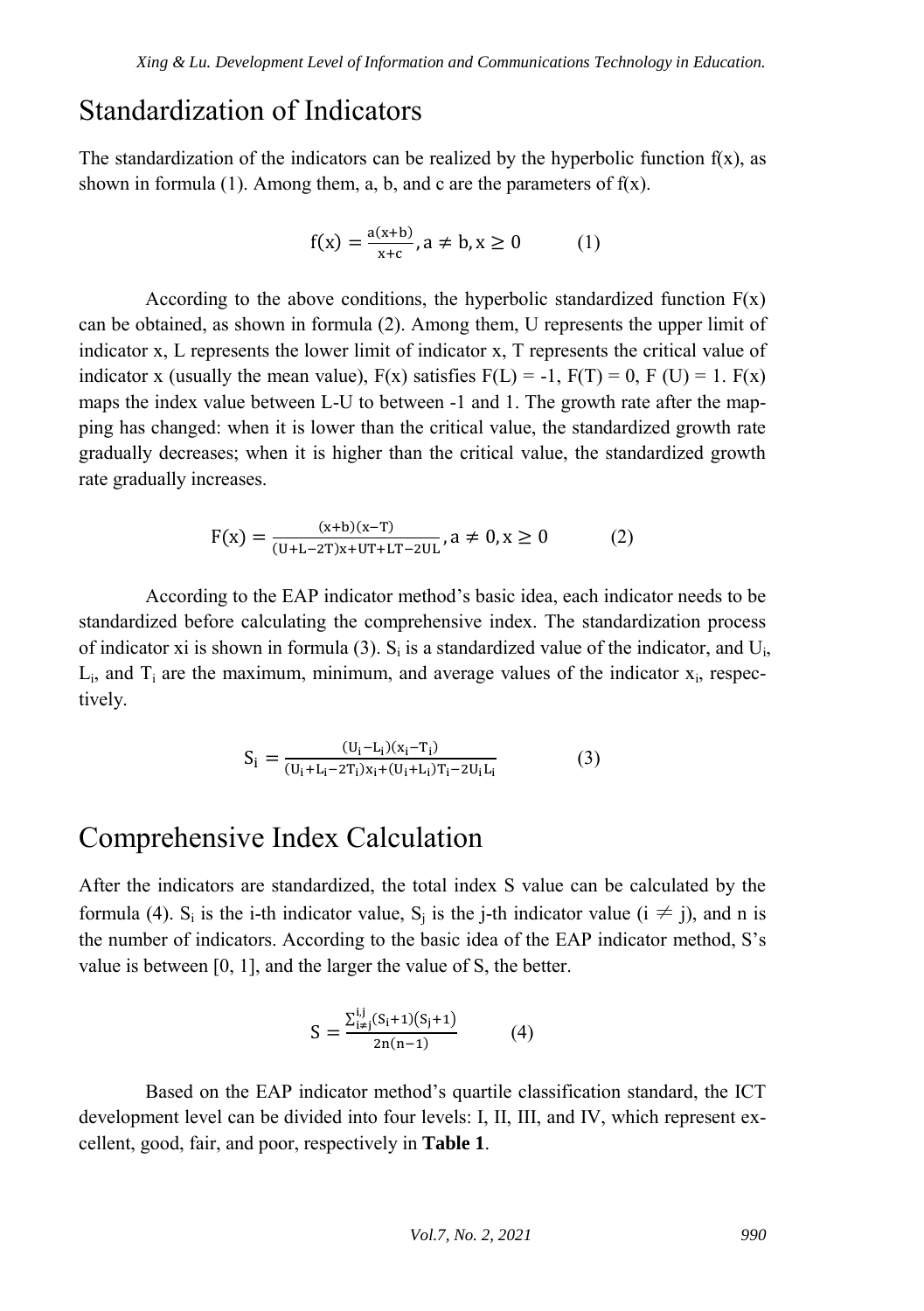| Table 1. ICT in Education Development Level Classification. |              |              |              |              |  |  |  |  |
|-------------------------------------------------------------|--------------|--------------|--------------|--------------|--|--|--|--|
| Level                                                       |              |              |              | ιv           |  |  |  |  |
| S Value                                                     | [0.75, 1.00] | [0.50, 0.75) | [0.25, 0.50) | [0.00, 0.25) |  |  |  |  |
| Qualification                                               | Excellent    | Good         | Fair         | Poor         |  |  |  |  |

## **Design of ICT in Education Development Level Evaluation Indicator System**

This research follows scalability, accessibility, and comprehensiveness and has designed an evaluation indicator system of ICT development level. The formation process is as follows:

- (i) Construction of Core Indicator System. Based on the development strategy needs of China's "ICT Ten-Year Development Plan (2011-2020)", "ICT 13th Five-Year Plan" and other documents and its exact requirements for core indicators, it refers to the typical foreign School Technology and Readiness Chart (STaR) , the Self-Review Framework (SRF) and ICT application maturity model (Texas Education Agency, 2006; BECTA, 2009; Solar et al., 2013). This study proposed a core indicator system of ICT with 32 indicators in five dimensions: ICT infrastructure, digital resources, ICT usage, ICT management, and guarantee mechanisms (Wu, et al., 2014).
- (ii) This study supplemented ICT development level evaluation's scalability indicators based on this ICT core indicator system, combined with the current research status of ICT development level evaluation in domestic and overseas. Taking the eastern Province S as an example, research on ICT performance evaluation at the district and county level was carried out (Lu et al., 2015).
- (iii) According to the development requirements of the ICT 2.0 stage, the core indicator system will be further improved. Based on the expanded core indicator system, combined with the requirements of Province W's 2019 related policy documents, this research organizes experts, education management leaders, school ICT managers, and frontline teachers to focus on the availability and comprehensiveness of individual indicators discussion.

This study has constructed an evaluation indicator system of its development level with five primary indicators and 31 secondary indicators through the above steps. It is used to evaluate the development level of ICT in Province W (Wu et al., 2020), as shown in **Table 2**.

## **The Evaluation Case of ICT in Education Development Level Based on EAP Indicator Method**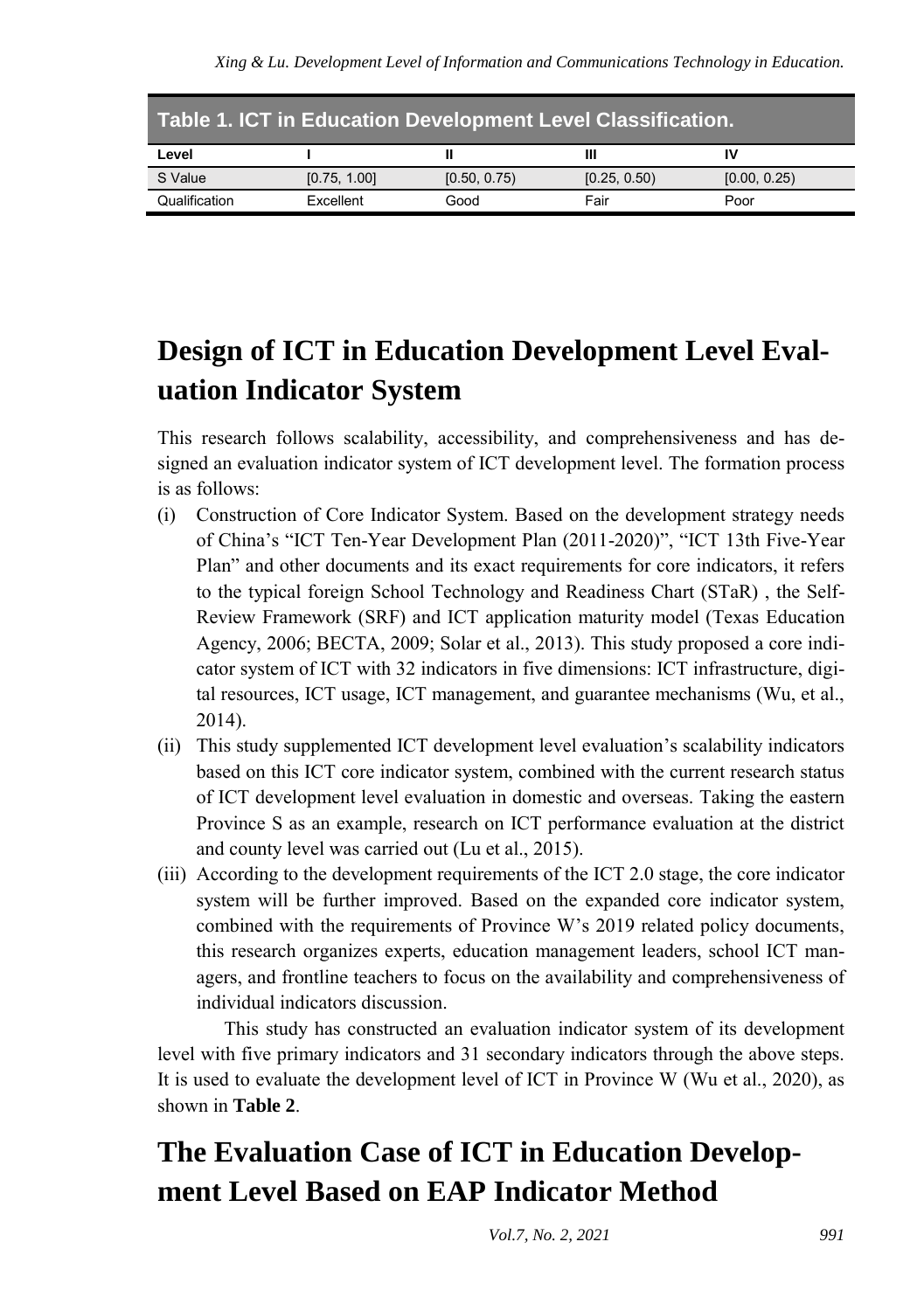| First-Level                           | Secondary                                                                                                                  |  |  |  |  |  |  |
|---------------------------------------|----------------------------------------------------------------------------------------------------------------------------|--|--|--|--|--|--|
| Index                                 | <b>Indicators</b>                                                                                                          |  |  |  |  |  |  |
| <b>Infrastructure</b>                 | 1. Proportion of multimedia classrooms                                                                                     |  |  |  |  |  |  |
|                                       | 2. Proportion of schools with innovative laboratories                                                                      |  |  |  |  |  |  |
|                                       | 3. Average number of terminals per 100 students                                                                            |  |  |  |  |  |  |
|                                       | 4. Number of teaching information terminals held by teachers                                                               |  |  |  |  |  |  |
|                                       | 5. Percentage of schools connected to the Internet                                                                         |  |  |  |  |  |  |
|                                       | 6. Proportion of schools with full coverage of wireless networks in schools                                                |  |  |  |  |  |  |
| <b>Digital</b>                        | 7. Proportion of schools with digital resources supporting disciplines                                                     |  |  |  |  |  |  |
| <b>Resources</b>                      | 8. Proportion of schools with a school-based resource database                                                             |  |  |  |  |  |  |
|                                       | 9. Proportion of schools with online space                                                                                 |  |  |  |  |  |  |
|                                       | 10. Percentage of students who have opened a student online learning space                                                 |  |  |  |  |  |  |
|                                       | 11. Percentage of teachers who have opened teacher online learning space                                                   |  |  |  |  |  |  |
|                                       | 12. Proportion of schools connected to the public service platform of provincial education                                 |  |  |  |  |  |  |
|                                       | resources                                                                                                                  |  |  |  |  |  |  |
| <b>Teaching</b><br><b>Application</b> | 13. Proportion of schools with normalized application of school cyberspace                                                 |  |  |  |  |  |  |
|                                       | 14. Proportion of schools with all classes able to use digital education resources                                         |  |  |  |  |  |  |
|                                       | 15. Proportion of schools that can use information technology to teach and achieve daily<br>routines                       |  |  |  |  |  |  |
|                                       | 16. The proportion of teachers who frequently use multimedia teaching resources in teach-<br>ing                           |  |  |  |  |  |  |
|                                       | 17. Average utilization rate of multimedia classrooms                                                                      |  |  |  |  |  |  |
|                                       | 18. The average number of lessons per teacher in the past year                                                             |  |  |  |  |  |  |
| Management                            | 19. Proportion of schools with normalized application of management information system                                     |  |  |  |  |  |  |
| Informatization                       | 20. Proportion of schools carrying out the application of basic data of management infor-<br>mation                        |  |  |  |  |  |  |
|                                       | 21. Proportion of schools that use school-level public service platforms to release infor-<br>mation                       |  |  |  |  |  |  |
|                                       | 22. Proportion of schools with cyber security systems                                                                      |  |  |  |  |  |  |
|                                       | 23. Proportion of schools with full coverage of the campus by the security monitoring system                               |  |  |  |  |  |  |
|                                       | 24. have a school proportion cartoon                                                                                       |  |  |  |  |  |  |
|                                       | 25. School informatization funds accounted for the proportion of education funds in the<br>same period                     |  |  |  |  |  |  |
| <b>Guarantee</b>                      | 26. Proportion of schools with school-level leaders in charge of informatization construction                              |  |  |  |  |  |  |
| <b>Mechanism</b>                      | 27. The proportion of teachers who participated in school-based information training in the<br>past year                   |  |  |  |  |  |  |
|                                       | 28. Proportion of schools where school leaders participate in informatization training at or<br>above the provincial level |  |  |  |  |  |  |
|                                       | 29. Percentage of schools with full-time teachers of information technology courses                                        |  |  |  |  |  |  |
|                                       | 30. Proportion of schools with full-time informatization personnel                                                         |  |  |  |  |  |  |
|                                       | 31. Proportion of schools implementing measures to improve teachers' information technol-<br>ogy application capabilities  |  |  |  |  |  |  |

#### **Table 2. ICT in Education Development Level Evaluation Index System.**

The ICT development level is mainly characterized by the dimension index and the comprehensive index. The EAP indicator method is used to measure and calculate the index value. It is derived based on the upper limit, lower limit, the critical value of each indicator, and the relationship between them, so that horizontal or vertical comparison between indexes can be realized. For the multi-dimensional, multi-level, and relatively complex systematic assessment of the development level of ICT, the EAP indicator method can be used to realize the assessment object's mapping from high-dimensional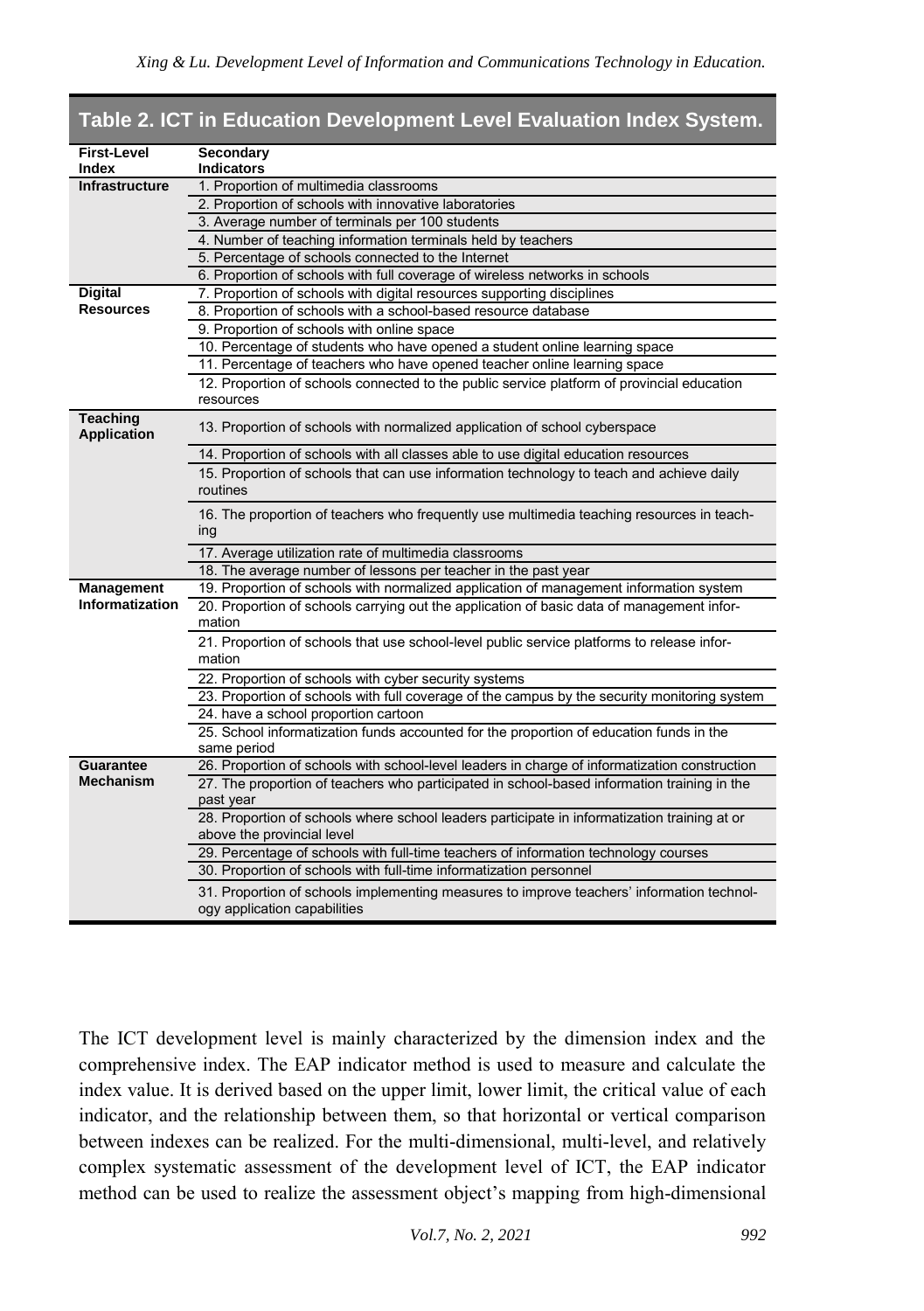| City<br>Code    | <b>Infrastructure</b> | <b>Digital</b><br><b>Education</b><br><b>Resources</b> | Teaching<br><b>Application</b> | <b>Management</b><br><b>Information</b> | Guarantee<br><b>Mechanism</b> | <b>ICT</b><br>Comprehensive<br>Index (Level) |
|-----------------|-----------------------|--------------------------------------------------------|--------------------------------|-----------------------------------------|-------------------------------|----------------------------------------------|
| W <sub>1</sub>  | $0.74$ (II)           | $0.85$ (I)                                             | $0.64$ (II)                    | $0.56$ (II)                             | $0.74$ (II)                   | $0.74$ (II)                                  |
| W <sub>2</sub>  | $0.45$ (III)          | $0.24$ (IV)                                            | $0.49$ (III)                   | $0.74$ (II)                             | $0.26$ (III)                  | $0.43$ (III)                                 |
| W <sub>3</sub>  | $0.73$ (II)           | $0.42$ (III)                                           | $0.80$ (l)                     | $0.37$ (III)                            | $0.33$ (III)                  | $0.54$ (II)                                  |
| W4              | $0.67$ (II)           | $0.61$ (II)                                            | $0.65$ (II)                    | $0.82$ (l)                              | $0.74$ (II)                   | $0.72$ (II)                                  |
| W <sub>5</sub>  | $0.55$ (II)           | $0.81$ (l)                                             | $0.64$ (II)                    | $0.77$ (l)                              | $0.96$ (I)                    | $0.74$ (II)                                  |
| W <sub>6</sub>  | $0.30$ (III)          | $0.58$ (II)                                            | $0.42$ (III)                   | $0.23$ (IV)                             | $0.16$ (IV)                   | $0.34$ (III)                                 |
| W <sub>7</sub>  | $0.44$ (III)          | $0.20$ (IV)                                            | $0.32$ (III)                   | $0.46$ (III)                            | $0.72$ (II)                   | $0.46$ (III)                                 |
| W8              | $0.15$ (IV)           | $0.80$ (l)                                             | $0.56$ (II)                    | $0.17$ (IV)                             | $0.30$ (III)                  | $0.36$ (III)                                 |
| W9              | $0.19$ (IV)           | $0.37$ (III)                                           | $0.39$ (III)                   | $0.23$ (IV)                             | $0.46$ (III)                  | $0.34$ (III)                                 |
| <b>W10</b>      | $0.23$ (IV)           | $0.28$ (III)                                           | $0.30$ (III)                   | $0.27$ (III)                            | $0.21$ (IV)                   | $0.27$ (III)                                 |
| W <sub>11</sub> | $0.66$ (II)           | $0.59$ (II)                                            | $0.50$ (II)                    | $0.81$ (l)                              | $0.68$ (II)                   | $0.67$ (II)                                  |
| W <sub>12</sub> | $0.63$ (II)           | $0.59$ (II)                                            | $0.47$ (III)                   | $0.65$ (II)                             | $0.64$ (II)                   | $0.61$ (II)                                  |
| <b>W13</b>      | $0.47$ (III)          | $0.43$ (III)                                           | $0.36$ (III)                   | $0.86$ (l)                              | $0.33$ (III)                  | $0.49$ (III)                                 |
| Average         | $0.48$ (III)          | $0.52$ (II)                                            | $0.50$ (II)                    | $0.53$ (II)                             | $0.50$ (II)                   | $0.52$ (II)                                  |

#### **Table 3. Evaluation Results of ICT in Education Development Level and Its Classification.**

to low-dimensional space. Map 31 second-level indicators to 5 first-level indicators, map from 5 first-level indicators to a comprehensive index, and obtain the classification and ranking information of the evaluation object in the low-dimensional space. In the entire development level evaluation process, there was no need to subjectively determine the weights of the 31 secondary indicators to make the evaluation results more objective, scientific, and reasonable.

This study used the questionnaire survey data of 13 cities in Province W as an example, using the EAP indicator method to evaluate its development level of Province W comprehensively. By comparing and analyzing its development level and classification of 13 cities in Province W, it is possible to fully grasp the ICT development status of Province W. This provides a reference for the formulation and implementation of ICT policy plans in the next phase.

### Data Sources

This research has compiled the "elementary and middle school ICT development status survey questionnaire based on this index system." The content includes necessary information, ICT infrastructure, digital resources, ICT teaching application, ICT management informatization, and guarantee mechanism. To objectively reflect the development status of elementary and middle school ICT construction and application, each item is set as an objective question, and the question types are fill-in-the-blank, single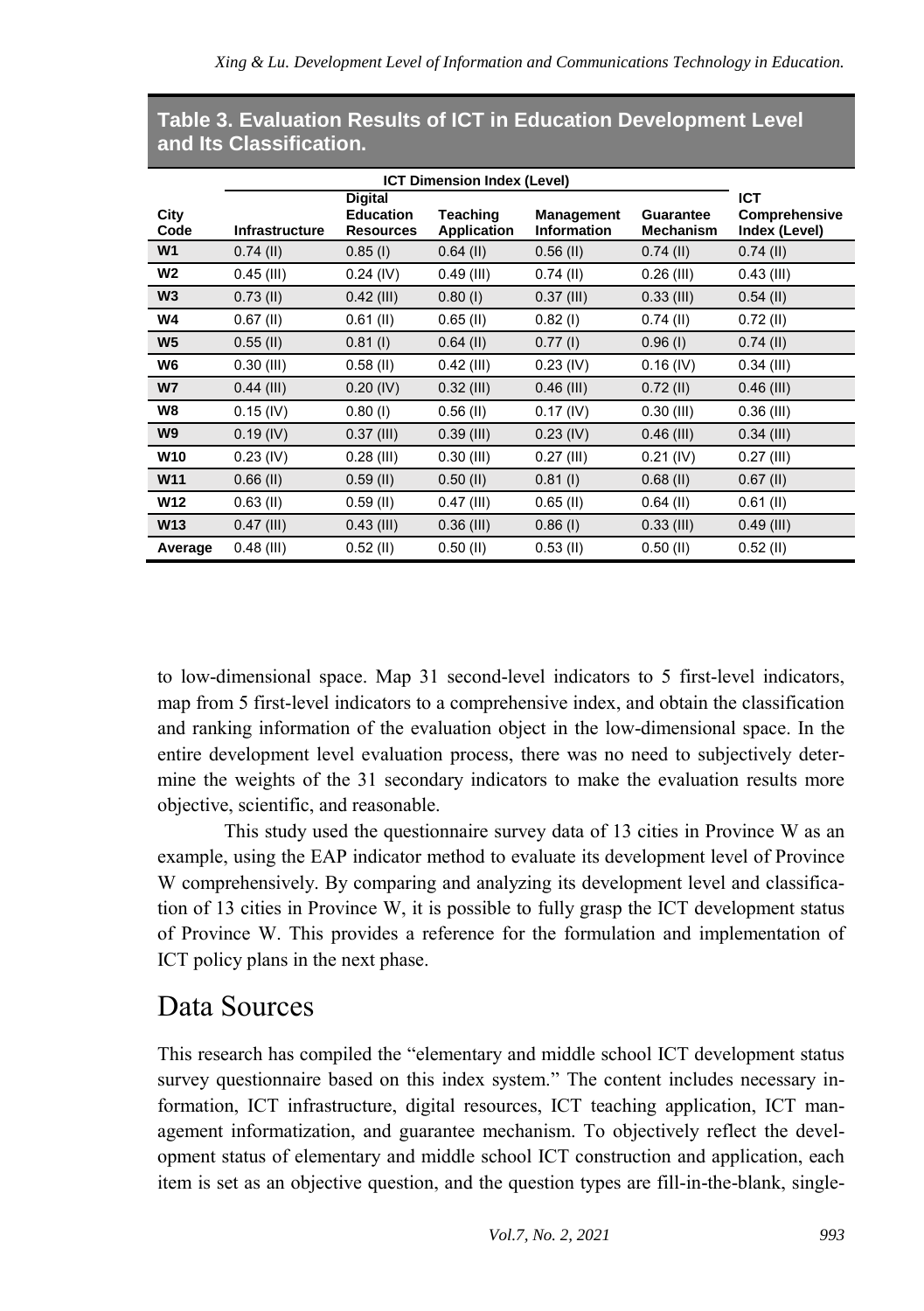answer, and multi-answer multiple-choice. In October 2019, this study adopted the stratified random sampling method and carried out a one-month questionnaire survey through the online questionnaire. The questionnaire was filled out by the person in charge of the elementary and middle school ICT work in 13 cities in Province W (such as principals, directors of ICT centers). After the survey, the study received 5,968 questionnaires, of which 5,285 were valid, and the effective rate was 88.56%.

## **Evaluation Results and Analysis**

This study's operation process to evaluate its development level of Province W was as follows: (i) According to the related evaluation indicator system, the original values of 31 secondary indicators were calculated using Excel. (ii) Regarding the maximum, minimum, and average values of each secondary indicator as to the upper limit, lower limit, and critical value, respectively, using the R Software, standardize each secondary indicator according to formula (3), and calculate each secondary indicator's standardized value. (iii) Calculate the ICT dimension index value and the comprehensive index value of 13 cities in Province W according to the standardized value of each secondary indicator, using the R software and formula (4); and according to the value range of S in **Table 1**, the ICT development level of 13 cities in Province W was classified.

The specific development level assessment results and their classification are shown in **Table 3**. It shows that the ICT development level of the 13 cities in Province W is generally average or above. Among them, W1 has the highest level of ICT development. The main reason is that W1 is a provincial capital city with a relatively good level of economic development. Chen et al. showed that the regional economy is the necessary foundation for its development (Chen  $\&$  Zhi, 2018). Therefore, the right economic conditions provide adequate support for W1's development.

Among the five first-level indicators, the dimension index of ICT infrastructure was relatively low. It is the supporting condition for the development and provides a fundamental guarantee for schools to carry out ICT teaching and management. The development of infrastructure in Province W is relatively low, with mobile terminals accounting for only 7.34% of students' ICT terminals, and the average number of terminals per 100 students is only 6.77. This can only meet some students' needs to use ICT to carry out learning activities, and to a certain extent, hinder the school's ICT application level.

In terms of digital resources, Province W has developed well. Among them, W1 has the highest level of development of digital resources. The main reason is that W1 is a national education cloud pilot city, and its convenient education cloud services provide support for the construction and application of digital resources. ICT usage is the focus of ICT construction and a necessary means to improve teachers' and students' information literacy. Province W has developed well in terms of teaching application. At present, 90.21% of elementary and middle schools in Province W can realize the normalized application of ICT to assist teaching of Chinese, mathematics, and English in classroom Some cities have even reached 98.89%.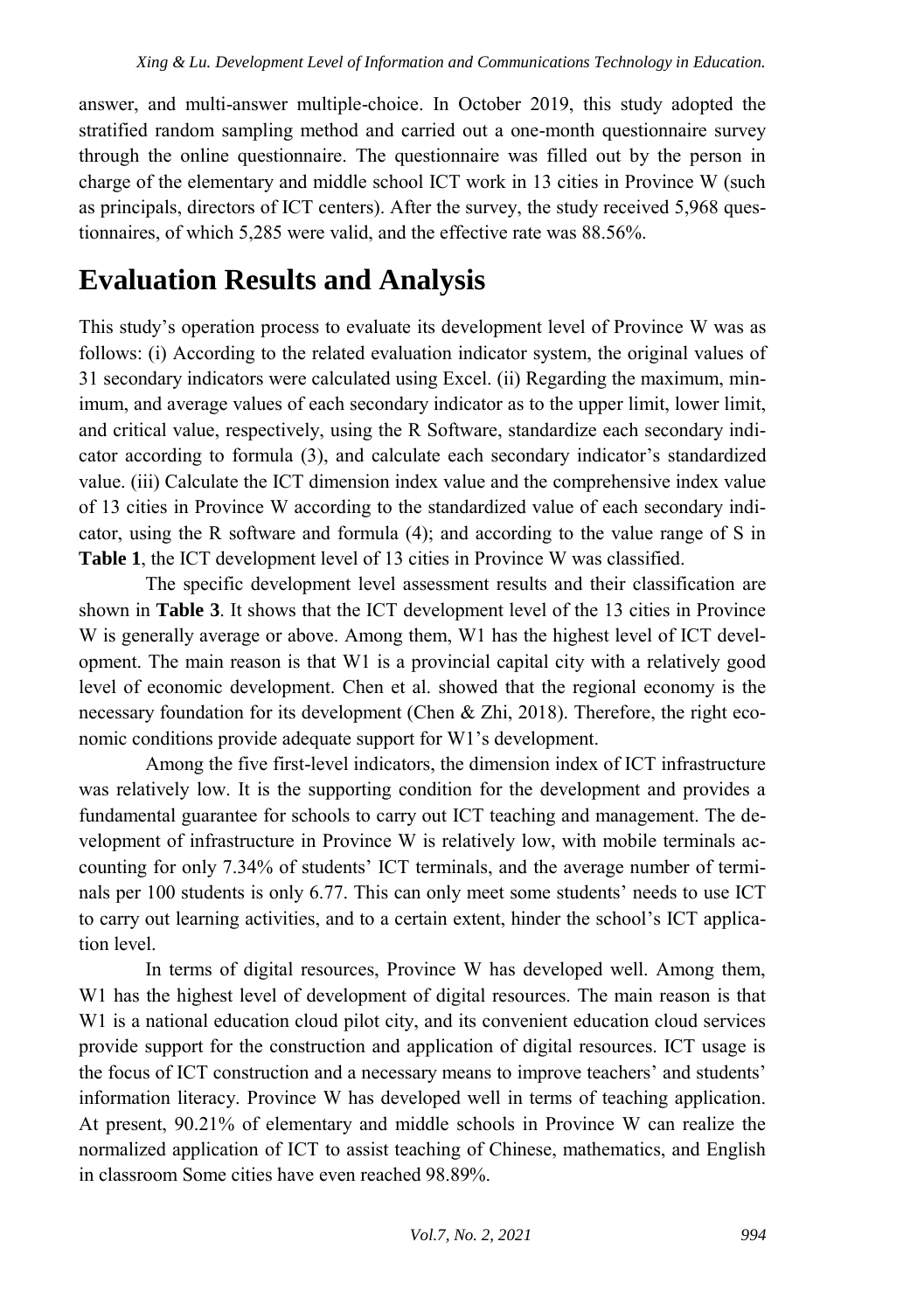ICT management is a crucial way to promote the modernization of the school governance system and governance capabilities. The average value of the ICT management index of 13 cities in Province W is the highest (up to 0.53), indicating that Province W has developed well in school ICT management such as management data applications, campus all-in-one cards, and network security systems. The survey data also shows that 7.29% of elementary and middle schools in Province W use campus allin-one cards, and 77.04% of elementary and middle schools have achieved full coverage of the campus network through the application of security monitoring systems (such as school gates, teaching buildings, and office areas).

The guarantee mechanism is the foundation of its development and the key to the implementation of ICT-related plans. Province W has developed well in terms of guarantee mechanisms. Over 92.86% of elementary and middle schools are supervised by school-level leaders in the construction of ICT in schools, which has promoted ICT in teaching and management to a certain extent. In turn, the overall level of ICT in schools development has been improved.

### **Conclusions**

This study introduced the EAP indicator method into the evaluation of its development level. Based on the questionnaire survey data of the ICT development status of and middle schools in 13 cities in Province W, the ICT development level of Province W was comprehensively evaluated. Furthermore, each city's evaluation results were graded, and the development status of ICT in each city was compared and analyzed. The main conclusions obtained are as follows:

The EAP indicator method can objectively assess the development level of ICT. The EAP indicator method is a quantitative comprehensive evaluation method whose evaluation results are less affected by subjective factors. When using this method to evaluate the development level of ICT, experts are not needed to determine the weights of indicators; only the upper limit, lower limit, and critical value related to decisionmaking should be determined. This reduces the subjectivity in the evaluation process to a certain extent to reflect the current development of ICT more objectively. Simultaneously, the EAP indicator method presents the evaluation results of the ICT development level only and intuitively. It has both a single indicator value and a total indicator value, which provides convenience for problem diagnosis and policy guidance. Meanwhile, the EAP indicator method is simple and easy to understand, and the calculation process is simple. The EAP indicator method is also convenient to use a computer for programming to realize the participating factors' quantitative processing.

The overall development level of ICT in 13 cities in Province W is average and above, and most of them are at level II. Among them, the digital resources dimension and the ICT management dimension have developed well, the ICT usage dimension and the guarantee mechanism dimension have developed generally, and the ICT infrastructure dimension has developed relatively weakly. To further improve ICT development, an elementary and middle school in Province W should focus on constructing school ICT infrastructure. This ensures that the school has a good ICT teaching and manage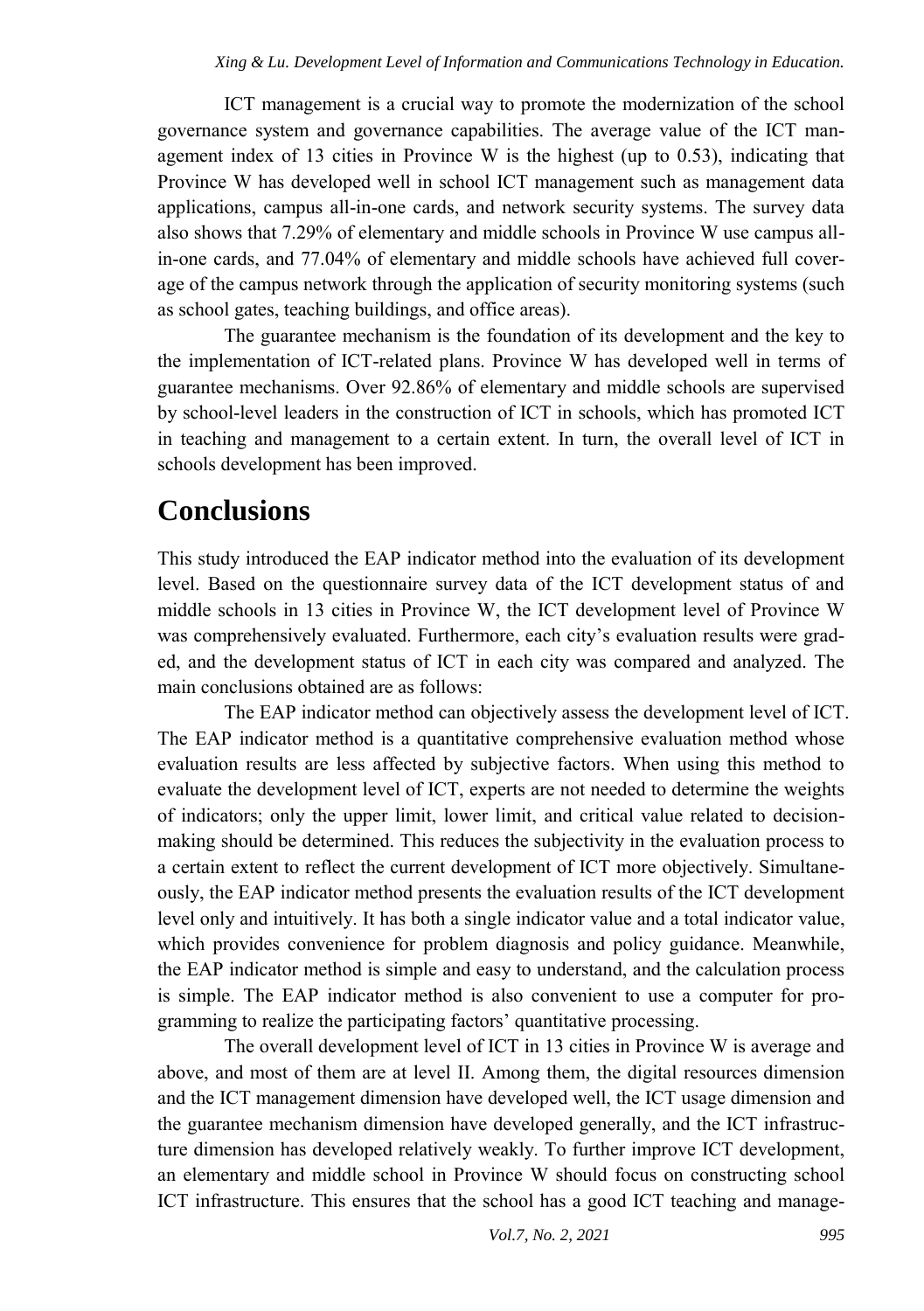ment environment and supports teachers and students to use ICT to carry out teaching and management activities. Simultaneously, it is also necessary to carry out certain targeted and practical teacher ICT training activities to comprehensively improve the elementary primary and middle school teachers' ability to use ICT to carry out teaching. Besides, various forms of ICT training activities such as "school-based training" and "short-term concentrated training" can also be carried out to focus on improving elementary and middle school teachers' ICT teaching design and curriculum resource integration capabilities.

The above conclusions show that the use of the EAP indicator method can objectively and comprehensively evaluate the development of ICT in Province W and can achieve the purpose of horizontal and vertical comparison of the ICT development level of 13 cities in Province W. Besides, the EAP indicator method also reduces the subjectivity in the evaluation process to a certain extent, making the evaluation results concise and intuitive. However, due to the limited survey time, the questionnaire survey data was discontinuous in time. This study did not research time series, so the dynamic assessment of ICT development level from a time perspective will focus on subsequent research.

### **References**

- BECTA. (2009). Self-review framework for small schools. [http://archive.teachfind.com/becta/publicatio](http://archive.teachfind.com/becta/publications.becta.org.uk/displayf724.html?resID=40197) [ns.becta.org.uk/displayf724.html?resID=401](http://archive.teachfind.com/becta/publications.becta.org.uk/displayf724.html?resID=40197) [97](http://archive.teachfind.com/becta/publications.becta.org.uk/displayf724.html?resID=40197)
- Chen, C., & Zhi, T. (2018). The balanced development trend and trend of essential Chinese ICT. *Educational Research*, 39(8):129-140. [Chinese]

[https://www.cnki.com.cn/Article/CJFDTotal](https://www.cnki.com.cn/Article/CJFDTotal-JYYJ201808020.htm) [-JYYJ201808020.htm](https://www.cnki.com.cn/Article/CJFDTotal-JYYJ201808020.htm) 

- Kosajan, V., Chang, M., Xiong, X., Feng, Y., & Wang, S. (2018). The design and application of a government environmental in-formation disclosure index in China. *Journal of Cleaner Production*, 2018(34):1192-1201. DOI: <https://doi.org/10.1016/j.jclepro.2018.08.056>
- Lu, C., Li, C., Zhou, W., & Wu, D. (2015). An empirical study on ICT performance evalua-

tion and its influencing factors at the district and county level: A case study of eastern city S. *China Educational Technology*, 2015(3):67-74. [Chinese] DOI: [https://doi.org/10.3969/j.issn.1006-](https://doi.org/10.3969/j.issn.1006-9860.2015.03.011) [9860.2015.03.011](https://doi.org/10.3969/j.issn.1006-9860.2015.03.011) 

Lv, X., & Ke, Q.. (2020). Research on the performance evaluation of digital educational resource supply based on 3E theory. *Modern Educational Technology*, 30(8):49-56. [Chinese]

[http://www.cnki.com.cn/Article/CJFDTotal-](http://www.cnki.com.cn/Article/CJFDTotal-XJJS202008008.htm)[XJJS202008008.htm](http://www.cnki.com.cn/Article/CJFDTotal-XJJS202008008.htm) 

Solar, M., Sabattin, J., & Parada, V. (2013). A maturity model for assessing the use of ICT in school education. *Educational Technology & Society*, 16(1):206-218. DOI: [https://www.jstor.org/stable/pdf/jeductechso](https://www.jstor.org/stable/pdf/jeductechsoci.16.1.206.pdf) [ci.16.1.206.pdf](https://www.jstor.org/stable/pdf/jeductechsoci.16.1.206.pdf)